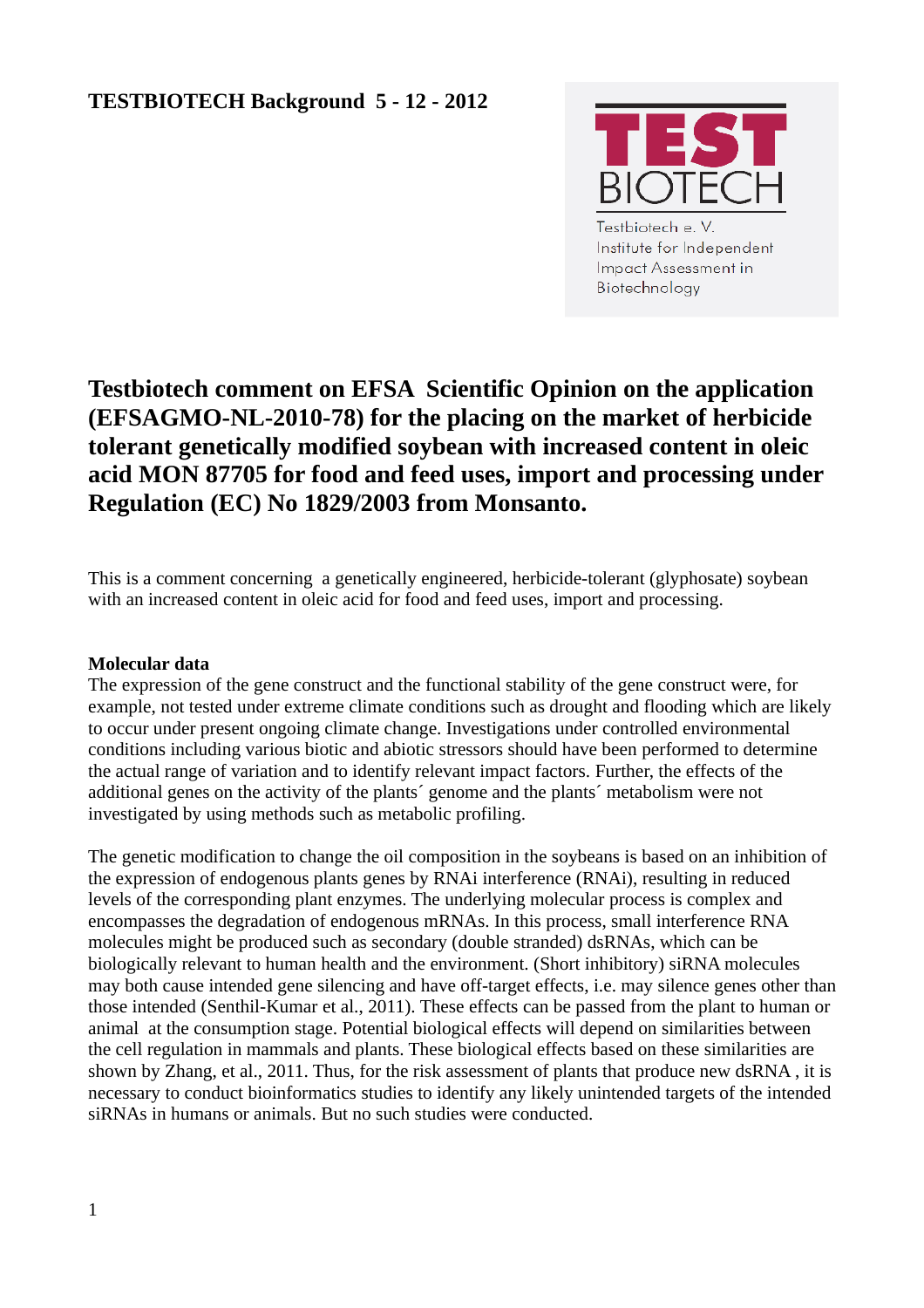## **References:**

Senthil-Kumar, M., Kirankumar, S., Mysore, K.S. (2011) Caveat of RNAi in Plants: The Off-Target Effect. In: H. Kodama, A. Komamine (eds.), RNAi and Plant Gene Function Analysis, Methods in Molecular Biology 744, DOI 10.1007/978-1-61779-123-9\_2, © Springer Science+Business Media, LLC 2011

Zhang, L., Hou, D., Chen, X., Li, D., Zhu, L., Zhang, Y., Li, J., Bian, Z., Liang, X., Cai, X., Yin, Y., Wang, C., Zhang, T., Zhu, D., Zhang, D., Xu, J., Chen, Qu., Ba, Y., Liu, J., Wang, Q., Chen, J., Wang, J., Wang, M., Zhang, Q., Zhang, J., Zen, K., Zhang, C.Y. (2011) Exogenous plant MIR168a specifically targets mammalian LDLRAP1: evidence of cross-kingdom regulation by microRNA, Cell Research: 1-10.

## **Comparative assessment (for compositional analysis and agronomic traits and GM phenotype)**

Several significant differences were observed in composition data on unintended changes in fatty acids, differences in amino acids and protein content. Further, the data also show significant differences in agronomic performance. These differences have been declared irrelevant by EFSA through reference to historical data from the ILSI Database, which is known to be unreliable. EFSA declared further data showing significant differences to be of either no significance to safety concerns or not relevant for intended uses. For example, in response to the comments from the experts of Member States, EFSA states: "Even in the case of instability of the trait, it would not raise a safety issue." This statement shows a surprising level of ignorance in assessing biological effects that can impact the safety of genetically engineered plants.

In conclusion, EFSA´s risk assessment is flawed because it is based on cherry picking, wrong comparisons and questionable assumptions. If the significant differences are taken into account as necessary, the plants cannot be regarded as substantially equivalent. Thus, according to EFSA Guidance, a much more comprehensive risk assessment would have been necessary.

Further, EFSA overlooked that spraying the plants with complementary herbicide (glyphosate) can significantly change their composition (see a full list of references in Testbiotech, 2012). EFSA should have requested data from all field trials with and without application of the herbicide and a comprehensive comparison of the relevant data.

#### **Reference:**

Testbiotech, 2012, Technical background for a complaint under Article 10 of Regulation (EC) No. 1367/2006 against decision of EU Commission to give market authorisation to stacked soy MON87701 x MON89788, http://www.testbiotech.de/node/691

# **Toxicology**

The 90 days study was performed with defatted meal from soybean. Those characteristics of the beans that are changed by genetic engineering (composition of oil) were not tested by the 90 days study. Thus, no conclusion can be drawn on potential health effects of consuming the whole beans or oil derived from the beans. EFSA should have requested long-term (chronic) studies with whole soybeans to judge their safety and to investigate further the significant findings from the study as presented by Monsanto.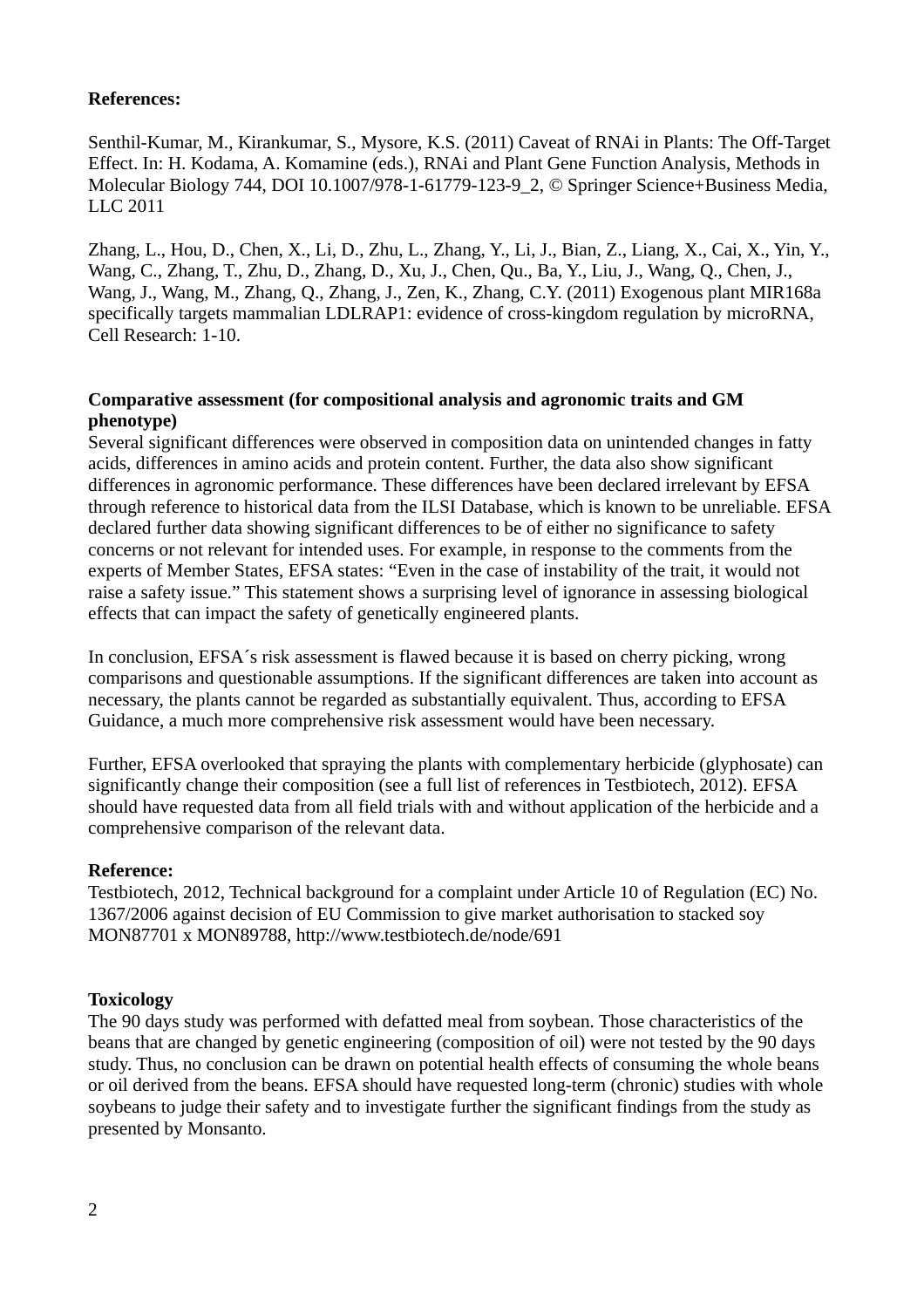Further, OECD guidelines were contravened because only one dosage of the soybeans was tested. There was also no comparison between the soybeans that were sprayed and those that were not sprayed with the complementary herbicide (glyphosate).

Further, only particular usages in food and feed were considered, while the application is not restricted to such uses. All potential uses in food and feed have to be assessed before any product derived from genetically engineered organisms is approved. Otherwise consumer could be exposed to risks that had not been assessed.

# **Allergenicity**

EFSA (2010) speaks about the need for detailed investigations into allergenic risks for infants and individuals with impaired digestive functions. "The specific risk of potential allergenicity of GM products in infants as well as individuals with impaired digestive functions (e.g. elderly people, or individuals on antacid medications) should be considered, taking into account the different digestive physiology and sensitivity towards allergens in this subpopulation." However, these specific risks were left aside during EFSA risk assessment.

Further, the soybeans were tested with sera from small groups of individuals known to react to allergens from soybeans. Several differences were observed but not deemed relevant. Instead, EFSA should have requested much more detailed investigations. As the minutes of a meeting of the working group (WG) "Self Task on Allergenicity" of 24 September 2007 shows, EFSA has serious doubts about the reliability of investigations with such a small number of patients as conducted in this case. "More sera from patients are needed but they also need to be well characterised. Statistical calculations have been done showing that 60-70 well characterised sera are needed based on variability. Since this might not be feasible, the WG has to consider the reliability of studies with a lower number of sera." In result, the assessment as conducted by EFSA cannot be seen as sufficient.

# **References:**

EFSA (2010) EFSA Panel on Genetically Modified Organisms (GMO); Scientific Opinion on the assessment of allergenicity of GM plants and microorganisms and derived food and feed. EFSA Journal 2010; 8(7):1700. [168 pp.] doi:10.2903/j.efsa.2010.1700. Available online: www.efsa.europa.eu

EFSA (2007), Minutes of the meeting of the EFSA working group (WG) "Self Task on Allergenicity" of 24 September 2007,

# **Nutritional Assessment**

There are no data on the equivalence and quality of the products that are processed such as soybean sprouts, milk and baby food, or for products undergoing fermentation and heat treatment. Without such data, no conclusion can be drawn upon equivalence and food safety:

Data are necessary to assess effects of processing on the naturally occurring antinutrients such as the trypsin inhibitor. Its degradation can be impacted due to unintended effects in the plants. Other antinutrients should also be considered.